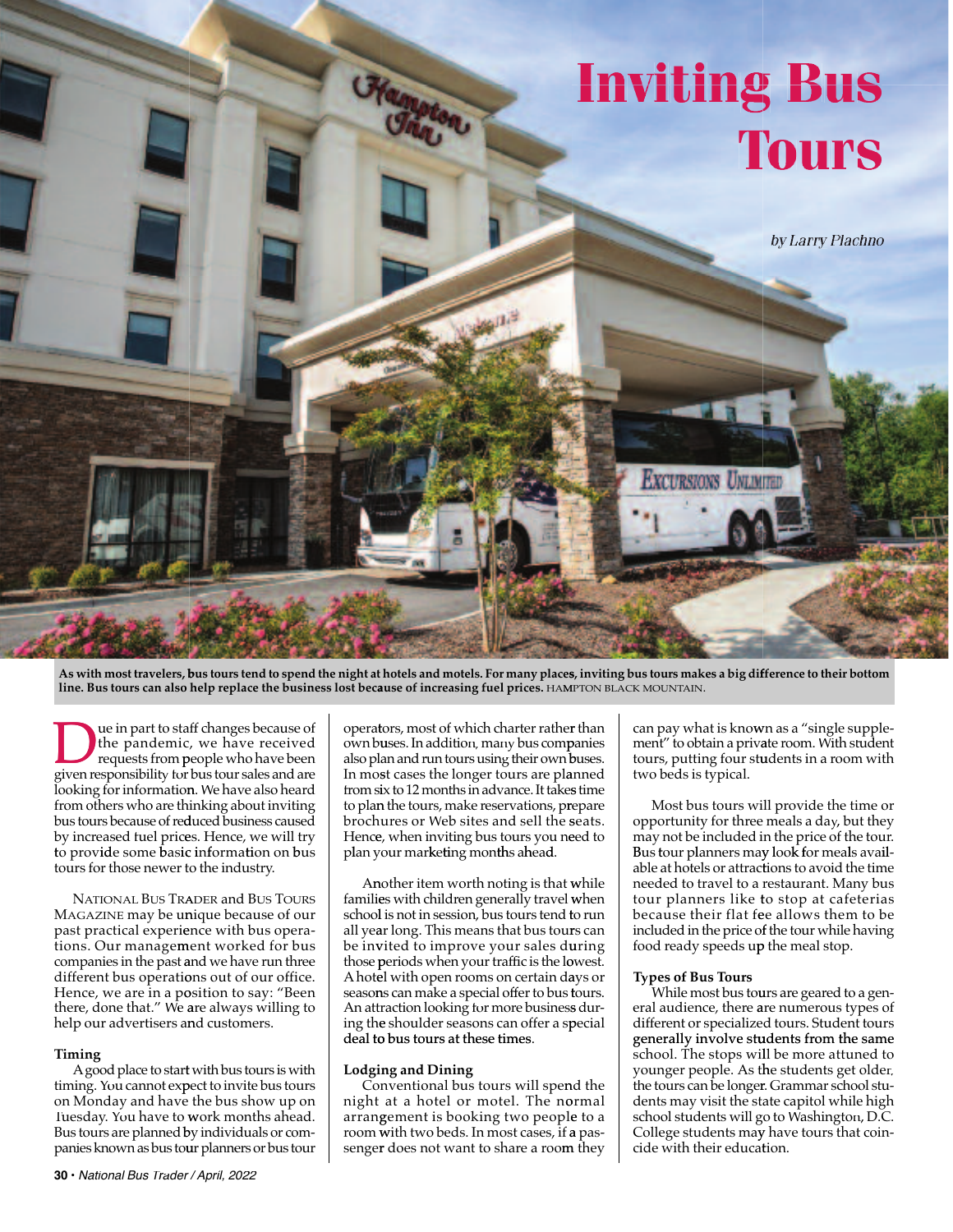tours. The most popul ar are probably gam ing tours that concentrate on one or more gaming locations. Faith h-based tours stop at churches, shrines and other religious locations. There are also tours geared to photog- raphers, historians and country orracial heritage. I have seen smaller groups on antiqueing tours, quilting tours as well as shopping expeditions. During the Civil War There are numerous s types of specialized anniv**e**rsary, there were tours concent**r** on bat ttlefield sites and reenactments.

 genera al audiences will tend to exclud e certain activities. Among these are golfin**g**, fish- ing, sc cuba diving and hunting alth ough some tours will make a stop at a beach for swim**m**ing. While most tour groups today can d eal with some steps and walk king, It should be noted that tours geared to

Many if not most schools plan tours for their students. While the younger students stay closer to home, high school students may travel longer distances and even to Washington, D.C. Here we see  **a Peter Pan coach in our r nation's capital.** PETER PAN BUS LIN NES. **p**



There are several advantages to inviting bus tours. They provide many customers with one sale because modern tour coaches can seat more than 50 passengers. Since bus tours generally operate  **most of the year, they ar re ideal for filling in when you mo st need business.** MAN.



rating | longer hiking would not normally be included. A tour of New York City might include a major league baseball game, but attending a minor le ague game would be untypical. On the oth**e**r hand, there are several attractions that **a**re popular with bus tour groups. These would include shopping, boat rides, tourist r**a**ilroads, specialized museums and other interesting attractions.

> "fly-drive" tours where they put passengers on an airplane to another city or country. Upon arrival, the pas ssengers then board a bus and the tour starts from there. There are also bus tours that use Amtrak ortouristrailroads for part of their trip. Many bus tour pl anners will also plan

> wheelchairs or mobil ity devices if advance notice is given. The t**o**ur planner might ask whether your facility is accessible. Bus tour coaches can carry people in

> a crew of two. One is obviously the driver who is responsible for driving the coach. The second crew member is a tour guide or tour escort who works with the passengers and handles arrangements at stops. In the past, the tour escort often pl lanned activities while the coach was rolling down the road. Many of today's modern co aches have Wi-Fi and electrical or USB outlets. This allows passengers to bring alon**g** iPhones and laptops for entertainment or for keeping contact with family or business. Typically an escorted bus tour will have

> cases, successful bus to**u**rs are repeated. I have actually seen the sam**e** tour run two or three times annually by the same company while others will repeat a good tour annually. They will return again and again to your location but will bring different people each time. It should be noted that in many or most

#### **Requirements**

single biggest requir**e**ment is being able to accommodate a group p.While there are tours with as few as 15 to 20 **p**eople, the typical tour coach will bring as m**a**ny as 50 to 60 passengers. For hotels and motels this would trans- late into 35-40 rooms. M Most major attractions and cafeterias should b be able to handle a full bus load. There have b**e**en problems with his- torical homes with l imited capacity. The House of the Seven Gables in Salem, Massachusetts solves this problem by splitting bus groups into smaller n numbers for their tour while offering both a g garden on the harbor as well as a gift shop for those waiting. What does it take to satisfy bus tours? The

parking suitable for a 45-foot coach. While the group can be dropped d off and picked up at your front door, the b**u**s does need a place to park. The ideal situation is a large parking lot with a designated bus **a**rea. Some major attractions and gaming locations provide a driver's lounge for the drivers while they are waiting for the group. Things that can cause problems You must have a**n** entrance, roads and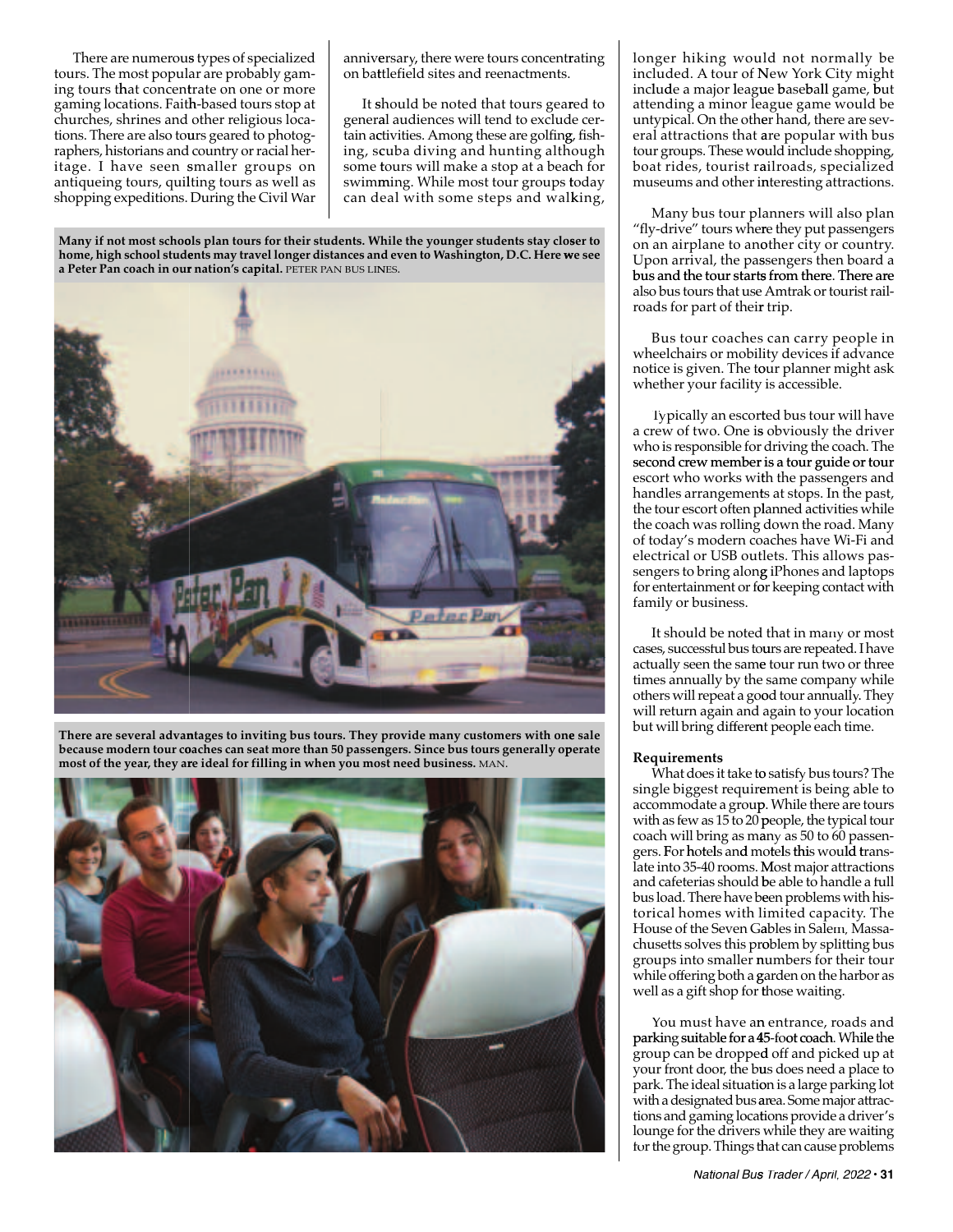for buses are tight turns on your entrance or road, overhead obstructions including trees as well as canopies or awnings over your front door. Since there are do<mark>u</mark>ble-deck coaches out on the road, you might wantto keepobstruc-tions 14 feet above the r roadway.

information sheet available for bus tour planners. This would include the obvious contact information for your sales staff, options you offer for bus groups, group pricing, deposits if requir**e**d and types of pay- ments accepted. If app propriate you could include hours or days of operation. It would help to include inform mation on where to drop off the group and where to park the bus. You could also pr**o**vide information on other nearby attractions suitable for groups and nearby location(s) ) where the bus could be washed and the res troom dumped. What helps a gre**a**t deal is having an

will offer lower group rates. What is typical in the industry is that restaurants will provide complimentary meals for the driver and tour escort when the group stops. Likewise, the driver and tour escort are **u**sually provided free admission at attractions. With lodging, the availability of a compli**m**entary room will usually be based on the number of rooms booked. In most cases, places that invite bus groups

#### **Marketing**

months ahead. While **a** one-day tour might be put together and sold in two or three months, the longer tours are usually planned six to 12 months ahead d. Hence, a good time to start your advertisin**g** is about a year before you want to see or increase bus tours. When inviting bus tours, you need to work

 inviting bus tours is to offer something spe-One trick that has worked well when



This shows a very good parking arrangement for buses with designated bus parking located at the left of the main parking lot adjacent to grass and trees while remaining close to the entrance. The photo was taken at the Shrine of Our Lady of Good Help in Champion, Wisconsin. As the only approved Marian Apparition Site in the United States, it is becoming increasingly popular with  **bus to ours.** SHRINE OF OUR LADY OF GOOD HELP.

cial w**h**en a caller mentions your adv**e**rtise- ment. This can be a wine and cheese r reception for their group, a gift card for th**e** tour planne er or a special facilities tour.

a tour planner wants is for the bus to stop at a location where the group cannot be accom- modat tedoris inappropriate for some re eason. Hence, bus tours will not include stops o**n** their itineraries unless they are sure that they are good for groups. This is why tour pla**n**ners like to use magazines like BUSTOURSM MAGAzin<mark>e and</mark> National Bus Trader a**s** idea books. When looking for places to incl**u**de in Bus tours need to be invited. The last thing their future tours, they **c**an feel reasonably confident that the advertis**e**rs that are inviting bus tours can accommodate them.

and many were running even when masks were required. Several of our advertisershave said that they have sold out their bus tour spots so the tour planners ar**e** looking for more locations to add to their iti**n**eraries. The magazine staff can answer your questions and help you with inviting bus tours including providing editorial, printing y**o**ur photos and online options. You can reach both magazines by phoning (815) 946-234 Bus tours have bee en coming back nicely 1. ❑



 **can bring a crowd to your location since they can seat as many as 80 passengers. You must have sufficient since these coaches are 13 feet tall. All buses require suitable road- turns and a lack of** TOURS. **obstructions.** VENTURE **ways with gentle overhead clearance Double-deck coaches**